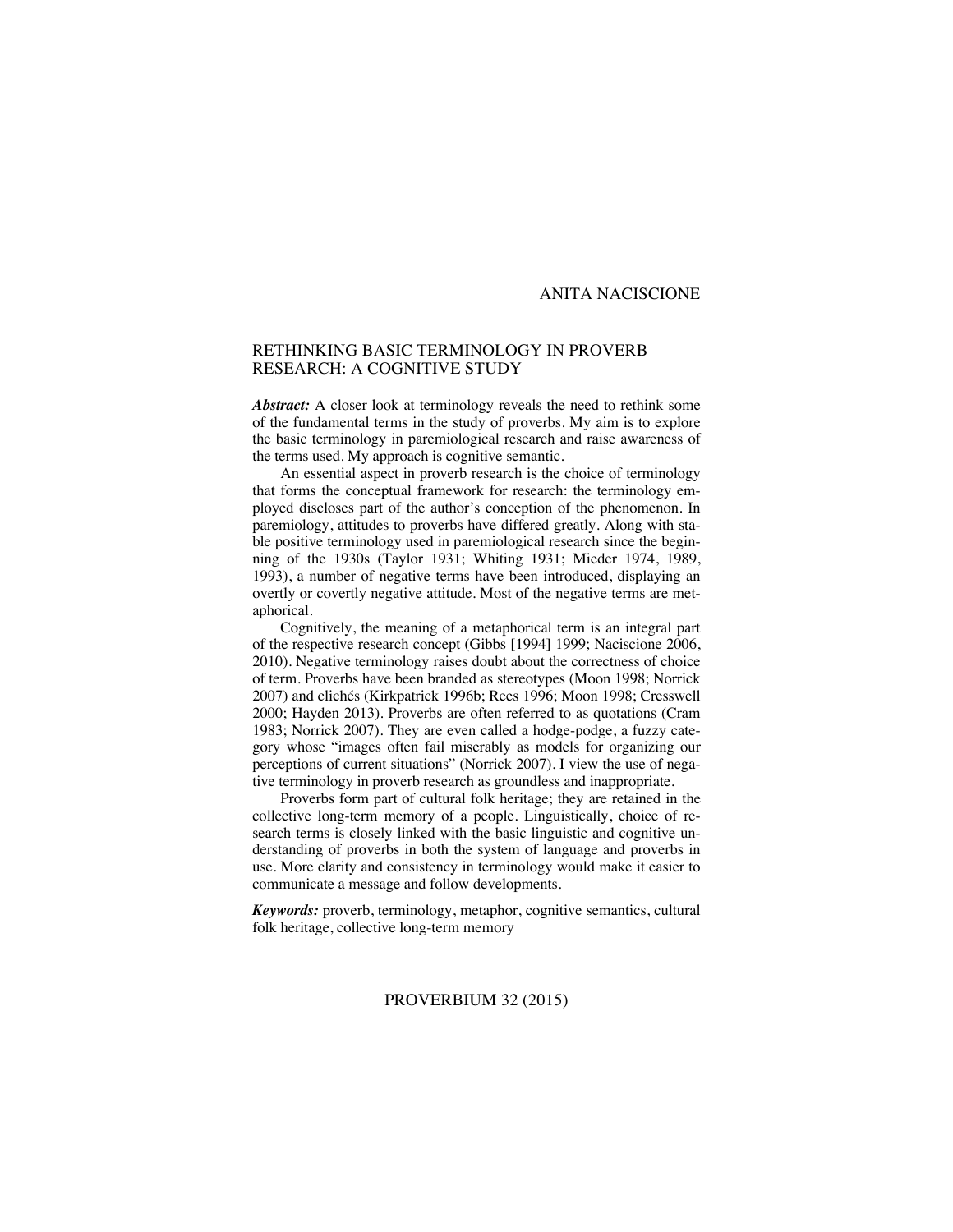## 340 ANITA NACISCIONE

# *Language is charged with meaning.* Ezra Pound, *ABC of Reading*

In scholarly research, choice of terminology is of great importance. It is revealing as it forms part of the author's conception of proverbs, their semantic structure and functioning in discourse. My aim is to explore some of the basic terminology in paremiological research and draw attention to the terms used.

Achievements in all areas of paremiology have been truly outstanding, as manifested by annual bibliographies in *Proverbium: Yearbook of International Proverb Scholarship*. Mieder's international proverb archive at the University of Vermont contains close to 10 000 scholarly studies on proverbs as well as about 4 000 proverb collections from many languages (Mieder 2004: xiii, 2009, 2011).

This research has produced a wealth of empirical material in both verbal and non-verbal representation in different languages. Importantly, it has yielded fruitful theoretical findings and has opened up new vistas for further research. Proverbs have been thoroughly researched from many points of view: folklore, anthropology, etymology, ethics, philosophy, culture, mass media, social sciences, and many others. Many of the past and present accomplishments have been presented by Wolfgang Mieder in his chapter *Scholarship and Approaches* in *Proverbs: A Handbook* (op. cit.: 117-153).

Linguistic aspects of proverbs have been less researched by far. An essential aspect in proverb research is the choice of terminology that forms the conceptual framework for research. The development of paremiology has witnessed a number of terms that have been used to describe the proverbs as a category. Along with stable terminology used in paremiological research since the beginning of the 1930s (Taylor 1931; Whiting 1931), negative terms have emerged in research texts over the last half of the 20th century, and they still linger. Most of these terms are metaphorical. Some of the negative terminology shows disapproval and reveals that proverbs have been, and still are, seen as undesirable or labeled and branded as wrong. The language user may even be advised to avoid using them. Proverb studies contain a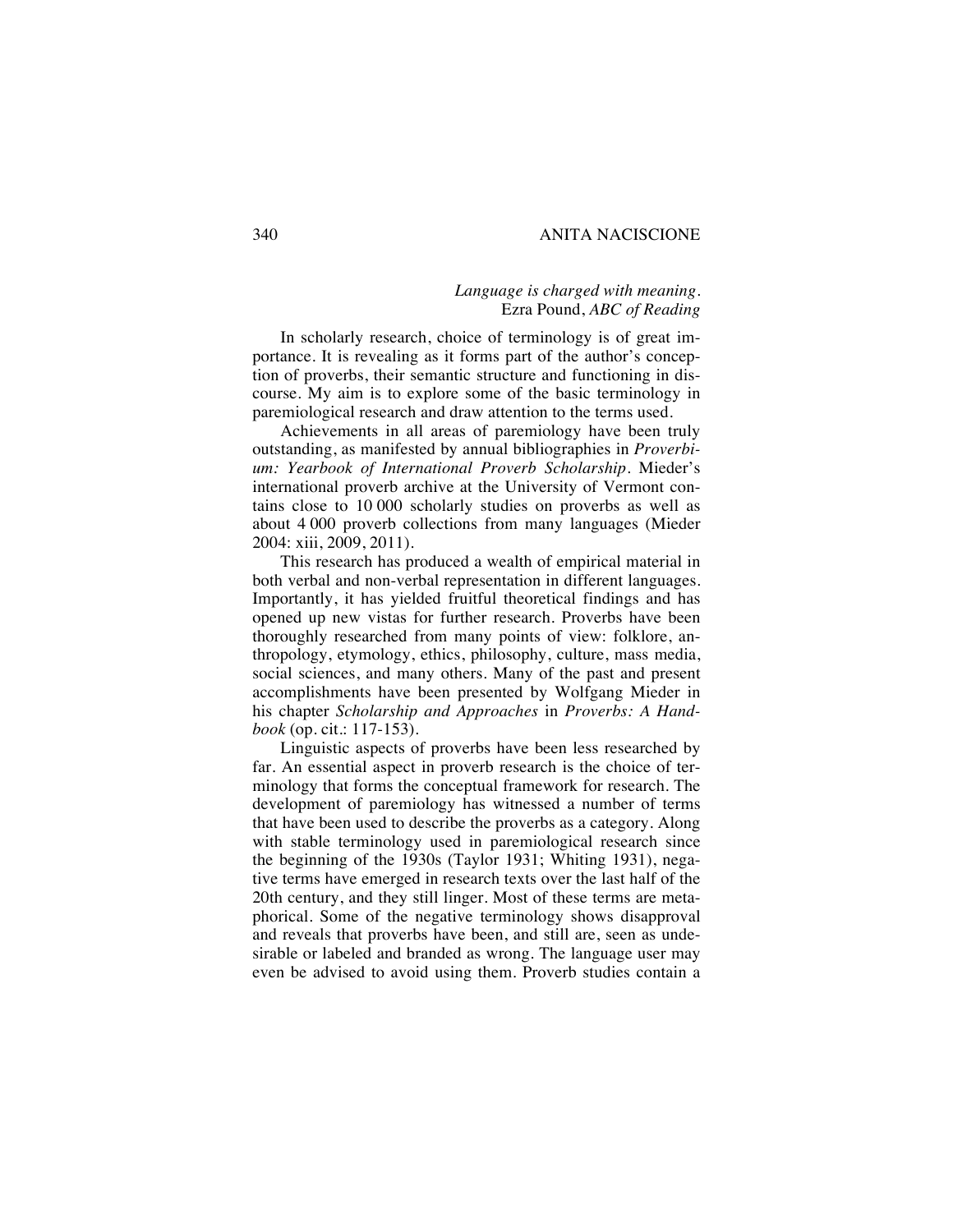number of basic terms that convey an explicitly or implicitly negative attitude.

Terminology is inextricably linked with specialist knowledge. In the cognitive semantic view, a term reflects the underlying theoretical conception or some part of it. A cognitive approach affords an understanding of the function of metaphorical terms and their significance in abstract reasoning and the formation of figurative terminology. Findings of cognitive linguistics provide evidence that metaphorical terms are theory constitutive metaphors (Gibbs [1994]1999: 169-172). Metaphorical conceptualization plays a constitutive role in framing ideas in any area of research, paremiology included. Proverbs are handed down from generation to generation as part of cultural heritage, and they are kept in the collective long-term memory of a people. Therefore I would argue against use of negative terminology in proverb research. I believe that the meaning of a metaphorical term forms part and parcel of the respective research concept. Negative terminology raises doubt as to the correctness of choice of term and poses a number of questions.

#### *1. Are Proverbs Stereotypes?*

In the traditional view, proverbs are often called stereotypes and treated as such (see, for instance, Moon, 1998: 275). Unfortunately, this view also appears in recent publications in this century, e.g., in Neal Norrick's chapter *Proverbs as Set Phrases* (2007: 381-393), published in an impressive two-volume edition *Phraseology: An International Handbook of Contemporary Research*. Norrick believes that proverbs are stereotypes: "proverbs provide evidence of stereotypes and standard culture metaphors," supplying ready-made responses to recurrent types of situations (op. cit.: 381).

Negative terminology is catching; it spreads, and is often used without due re-evaluation of its worth. Even the distinguished folklorist and paremiologist, Arvo Krikmann, who has made an important contribution to proverb studies, believes in the stereotypical nature of proverbs. He writes that, "as to the lexical composition of proverbial tropes, they are quite stereotypical and humdrum already" (Krikmann 2009: 28). He contrasts poetry, which tends to use fresh metaphors that are not redundant, and folklore and phraseology (proverbs included)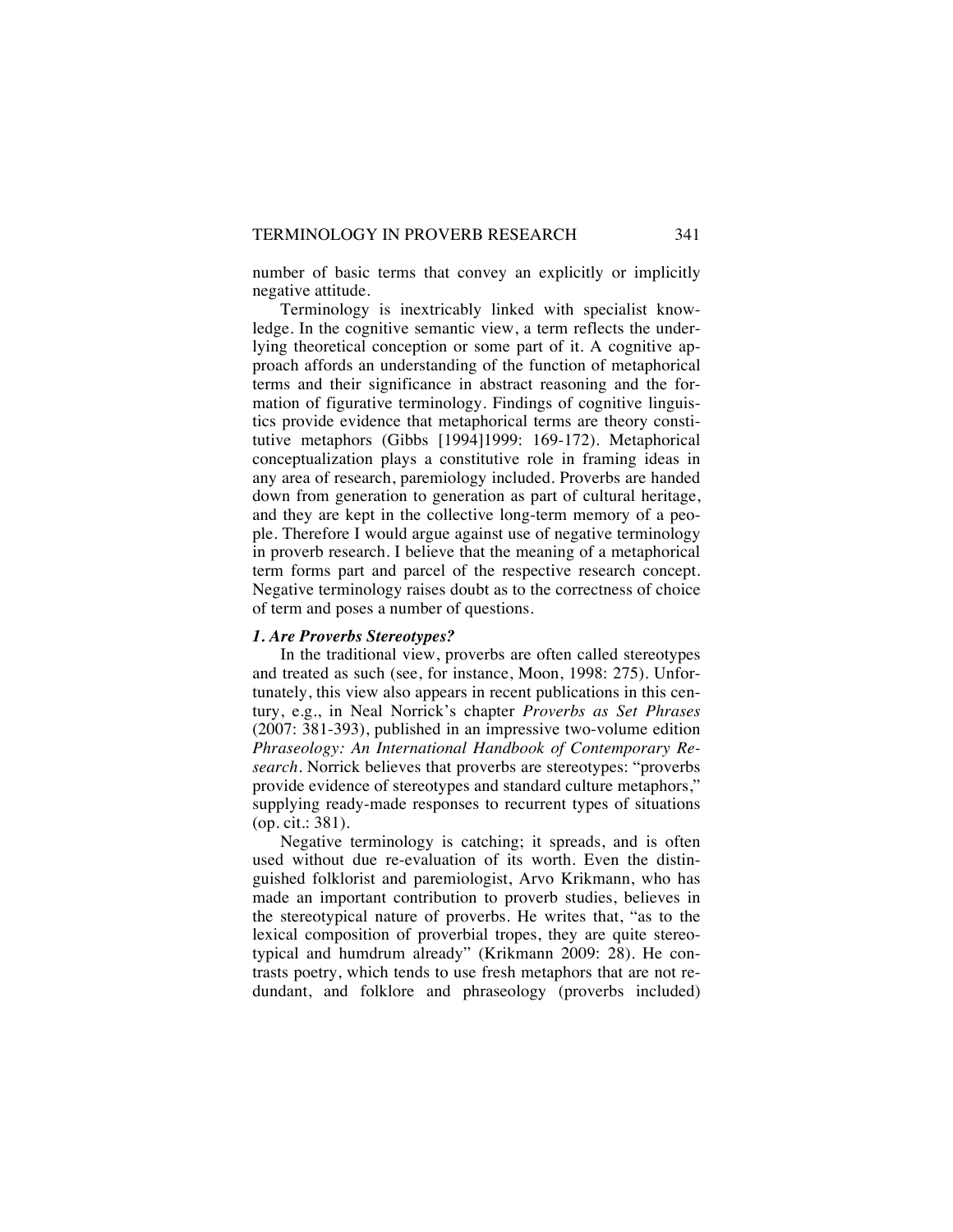which are stereotypical, traditional and present no problem in interpretation. "The tropes of folklore and phraseology (incl. the proverbial ones), on the contrary, are traditional, stereotypical, already met and known previously, as a rule, and automatically interpretable" (ibid.).

Several reasons may explain the appearance of negative terms in paremiology. In practice, researchers tend to form judgments about proverbs proceeding from dictionary head phrases and recorded core use in the entry, and computer data bases that, as a rule, do not reflect cases of stylistic use, especially extended metaphor, allusion, initial replacement, replacement of the key constituent/s and others which are not recorded by most dictionaries and which computers are as yet unable to capture. It is the discerning eye of the researcher that is capable of perceiving, recognizing and identifying stylistic use in discourse.

Another reason is cognitive semantic. Words have meaning. Choice of the right term is an essential part of research. Let me turn to the semantic structure of the word "stereotype" that contains two meanings:

1) (*literal*) a plate cast from a printing surface conforming to a fixed pattern; a fixed, unvarying form;

2) (*metaphorical*) sth conforming to a fixed or general pattern; esp. a standardized mental picture that represents an oversimplified opinion, prejudiced attitude, or uncritical judgment; a widely held but fixed and oversimplified image (*Merriam-Webster's 11th Collegiate Dictionary* 2003).

Understanding proverbs as stereotypes runs counter to the findings on proverbs in many areas of research in folklore studies, literature, anthropology, linguistics, and others. Studies by psychologists and neuropsychologists have proved that proverbs reflect and conceptualize personal and social experiences, human behavior and abstract thought, and their interpretation reveals both how people think and their ability to think and reason abstractly (Gibbs and Beitel 2003: 109-115).

In the cognitive perspective, a metaphorical term is an integral part of research theory; it reveals the importance of metaphorical conceptualization and the role of metaphor as a technique of abstract reasoning. The cognitive view maintains that the very "concepts are cognitive; that is, they are part of human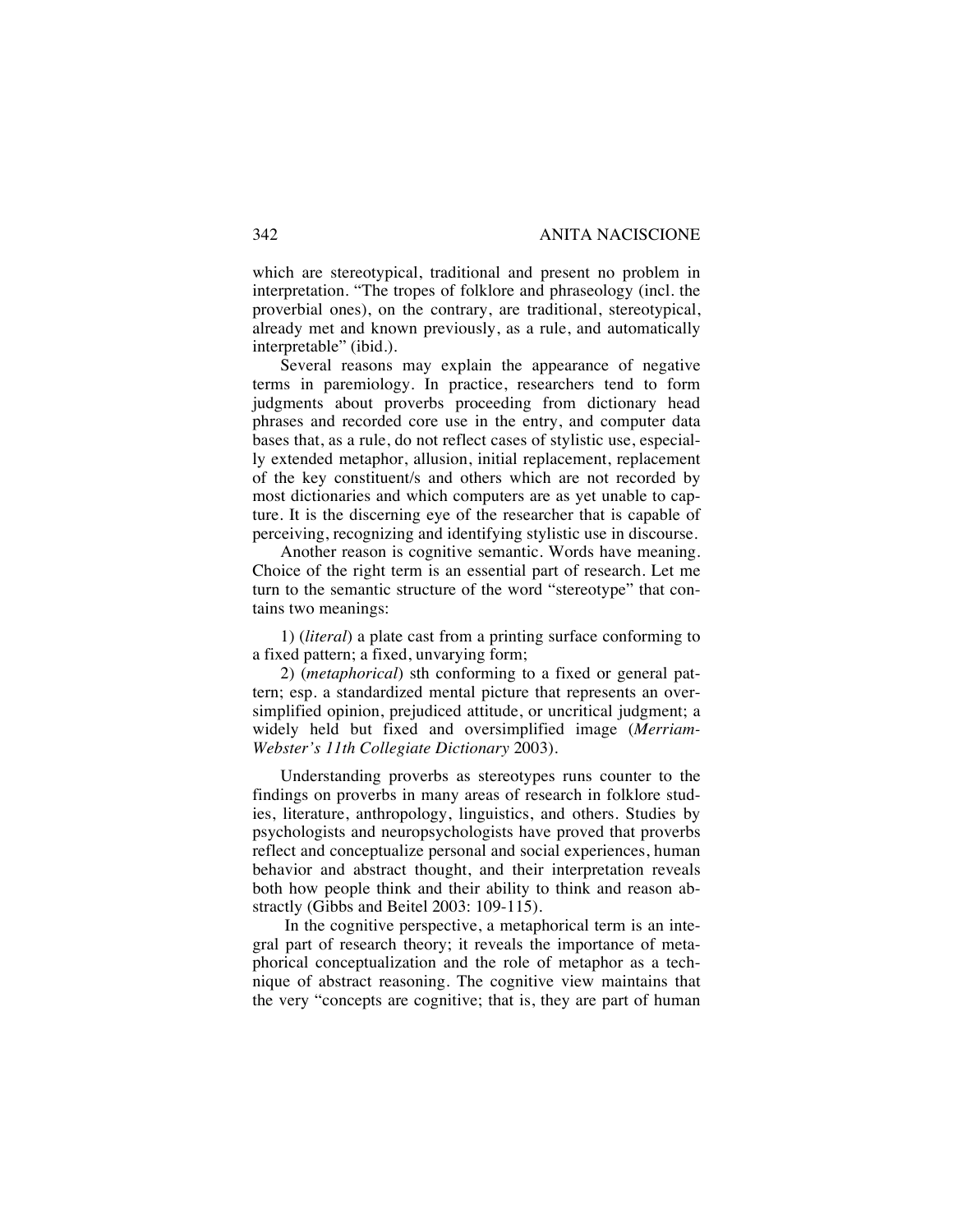cognition" (Lakoff and Turner 1989: 111). A metaphorical paremiological term should serve as a tool for understanding proverbs and their actual use in all modes of their functioning: oral, written and non-verbal, e.g., in visual representation (e.g., pictures, advertisements, films, gestures).

Linguistically, choice of research terms is closely linked with the basic linguistic understanding of proverbs in both the system of language and proverbs in use. This is a matter of the theoretical stance and the linguistic definition of proverbs. I would argue that the proverb is a stable, cohesive combination of words with a fully or partially figurative meaning and the structure of a sentence (Naciscione 2010: 19, 2013b: 16-19). Thus, this definition includes two categorical features of proverbs: stability and figurative meaning. In cognitive semantic terms, the proverb is one of the modes of conceptualization of the world and human experiences.

If a proverb is stable, it cannot be new: once recognized and used by people, it must have functioned for a longer or shorter period of time. In a dictionary entry the proverb is recorded as the head phrase, that is, it is given in its base form<sup>1</sup> that has been established as a standard out-of-context unit in the system of language due to customary use (Naciscione 2010: 31-35). In practice it is the dictionary form and meaning, e.g., *A chain is no stronger than its weakest link.* The proverb is metaphorical in its base form. Dictionaries also record its variant *No chain is stronger than its weakest link.* In their base form, proverbs never exceed the boundaries of one sentence.

It is worthwhile examining the functioning of proverbs in discourse. In core use<sup>2</sup>, proverbs frequently appear in their standard form and meaning; however, they do not acquire additional semantic and stylistic features. Core use is confined to a single sentence. Contextual changes are insignificant: these are grammatical changes to comply with the requirements of the sentence, but no semantic or stylistic changes occur as compared to the base form, e.g.:

We must also remember that these five  $As<sup>3</sup>$  of access form **a chain that is no stronger than its weakest link**.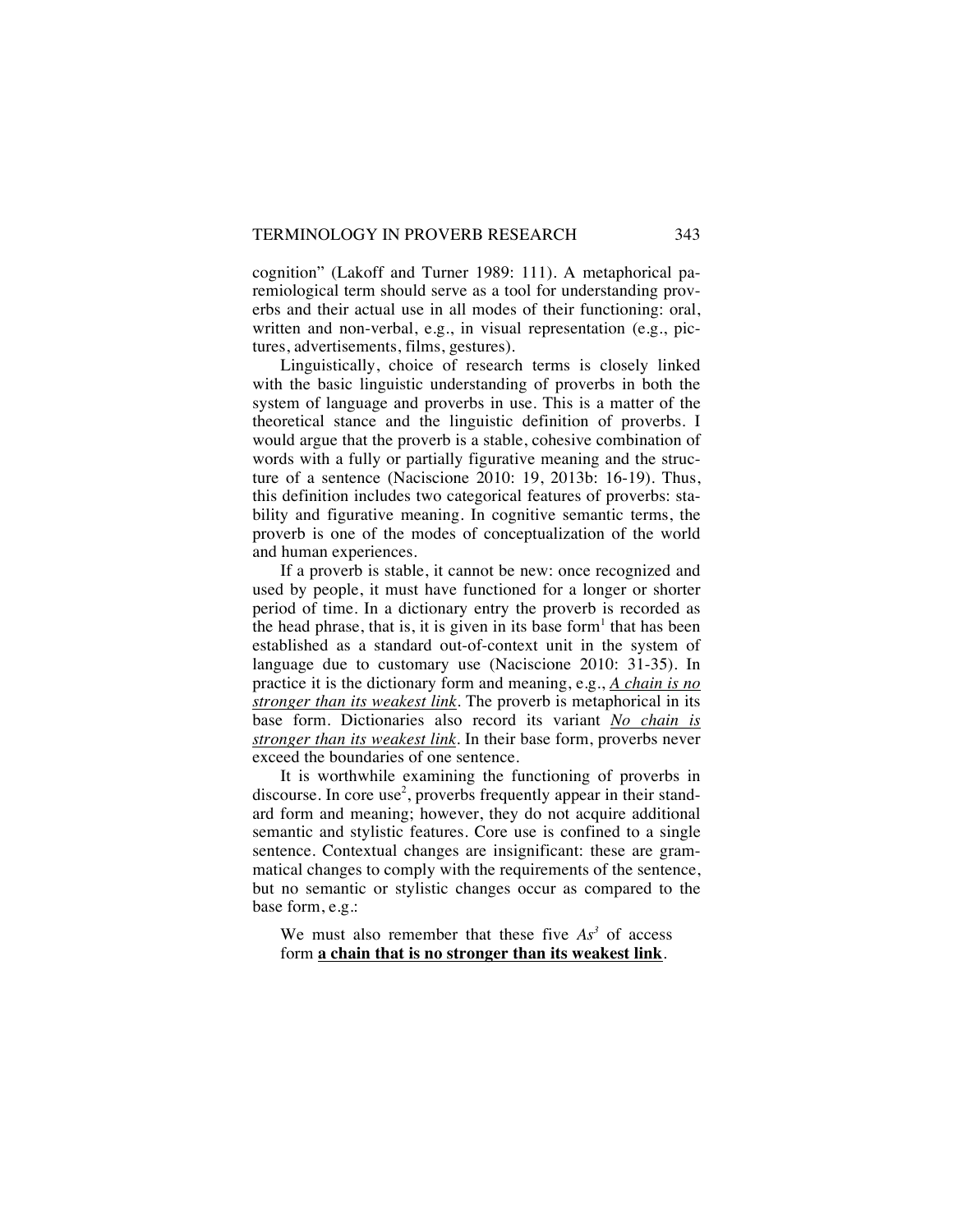For example, improving affordability by providing health insurance will not significantly improve access.

> Leon Wyszewianski, Access to Care: Remembering Old Lessons, *Health Services Research*, 2002, No 37

The use of this common proverb was recorded in English dictionaries more than 200 years ago. Interestingly, the earliest available occurrence is a case of instantial stylistic use<sup>4</sup>. It is a single instance of a unique stylistic realization of the proverb in actual use that has created significant changes in form and meaning, motivated by the thought and the context. In cognitive linguistic terms, instantial stylistic use is a mode of conceptualization. At the same time the new discoursal form remains semantically and stylistically related to the base form:

**A chain is no stronger than its weakest link**<sup>5</sup> No chain is stronger than its weakest link "In every **chain** of reasoning, the evidence of the last conclusion can be no greater

than that of **the weakest link of the chain**, whatever may be the strength of the rest."

> Thomas Reid, *Essays on the Powers of the Human Mind*, 1786

Some sources indicate the year 1786 as the origin of the proverb. E.g., the Internet thesaurus *The Phrase Finder* (2014) asserts that Thomas Reid converted this notion into a figurative phrase, and in this way established the proverb in the language of the 18th century. I would argue against that assertion as this example is a case of creative stylistic use that is based on allusion $6$  to and extension of the metaphorical image of the proverb. Moreover, the key constituent *chain* is used in two meanings: a) *a chain of reasoning*, which means a series of things associated together, and b) *a chain* as a constituent of the proverb, which signifies an unreliable part of a system, in this way forming a pun based on two figurative meanings of a word. Establishing the origin of the proverb calls for diachronic exploration and etymological proof.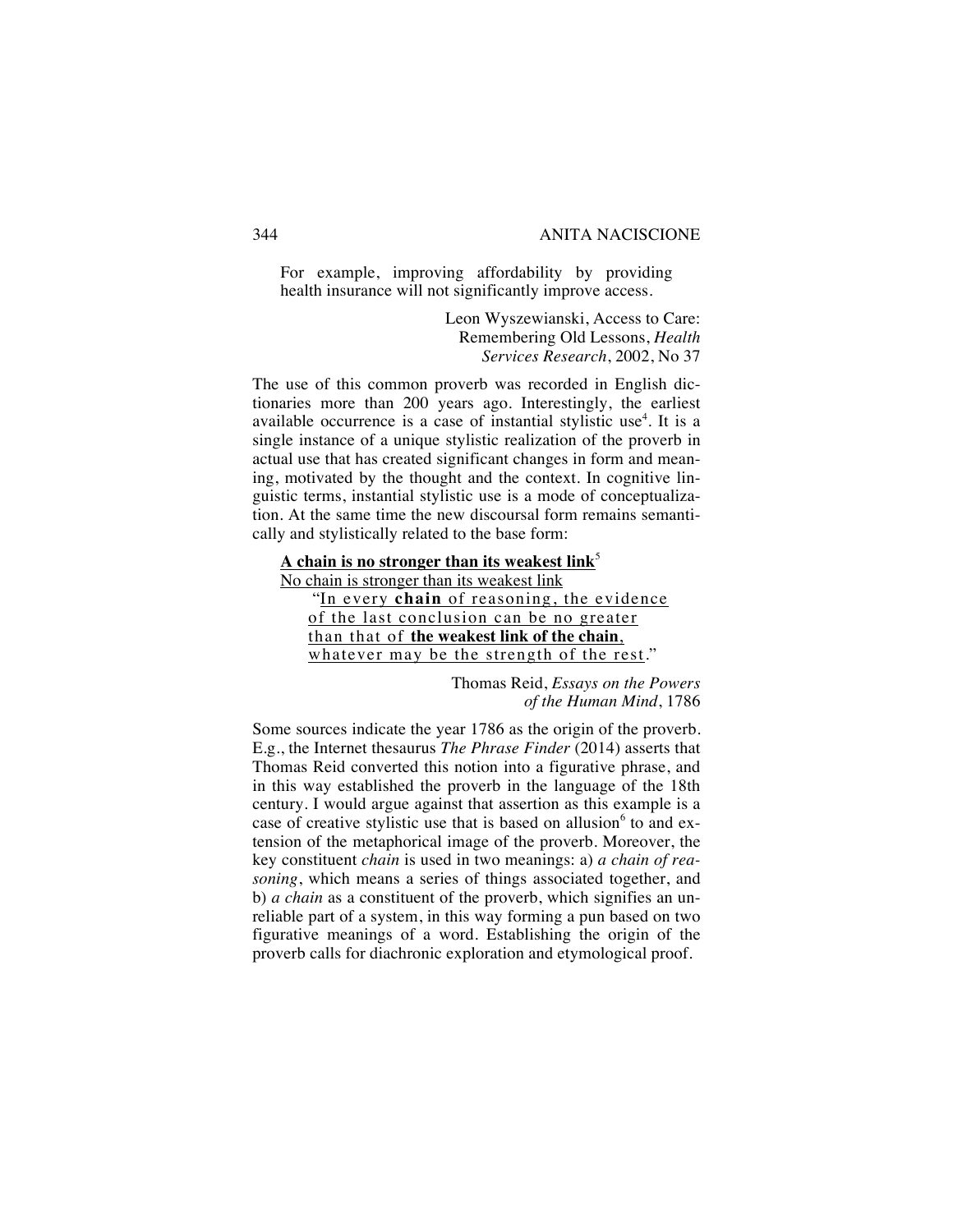Allusion is a stylistic pattern that frequently emerges in stylistic use of proverbs, acquiring a discourse dimension as we see it in a dialog between Sherlock Holmes and Dr Watson, e.g.:

"May I be there to see!" I exclaimed devoutly. "But you were speaking of this man Porlock. "

"Ah, yes -- the so-called Porlock is **a link** in the **chain** some little way from its great attachment. Porlock is not quite a sound **link** -- between ourselves. He is the only flaw in that **chain** so far as I have been able to test it."

# "But **no chain is stronger than its weakest link**."

"Exactly, my dear Watson! Hence the extreme importance of Porlock."

#### Arthur Conan Doyle, *The Valley of Fear*, 1915

This unique instantiation forms a figurative network: a metaphorical extension of a common image and the creation of a novel image of a proverb that is so very well known to us. Interpreting a piece of text requires creative processing, as the meaning of the proverb has been developed: it is no longer the same as the figurative meaning of the base form. The explicit figurative constituents serve as associative links and help to retrieve the base form from long-term memory. As the proverbial image is well known, the full form of the proverb can easily be retrieved. The interlocutor (Watson) responds using the standard form of the proverb, presenting the piece of folk wisdom in a nutshell.

The metaphorical thought of this proverb lends itself very well to use in titles of scientific articles, performing a sustainable cohesive text-embracing function which I call umbrella use (Naciscione 2010: 163-170). For instance, the proverb forms the title of a serious piece of research in DNA studies performed by a group of systematic biologists in the year 2000:

## **A Chain is No Stronger than Its Weakest Link:**

Double Decay Analysis of Phylogenetic Hypotheses

Mark Wilkinson et al., *Systematic Biology*, 2000*,* 49(4): 754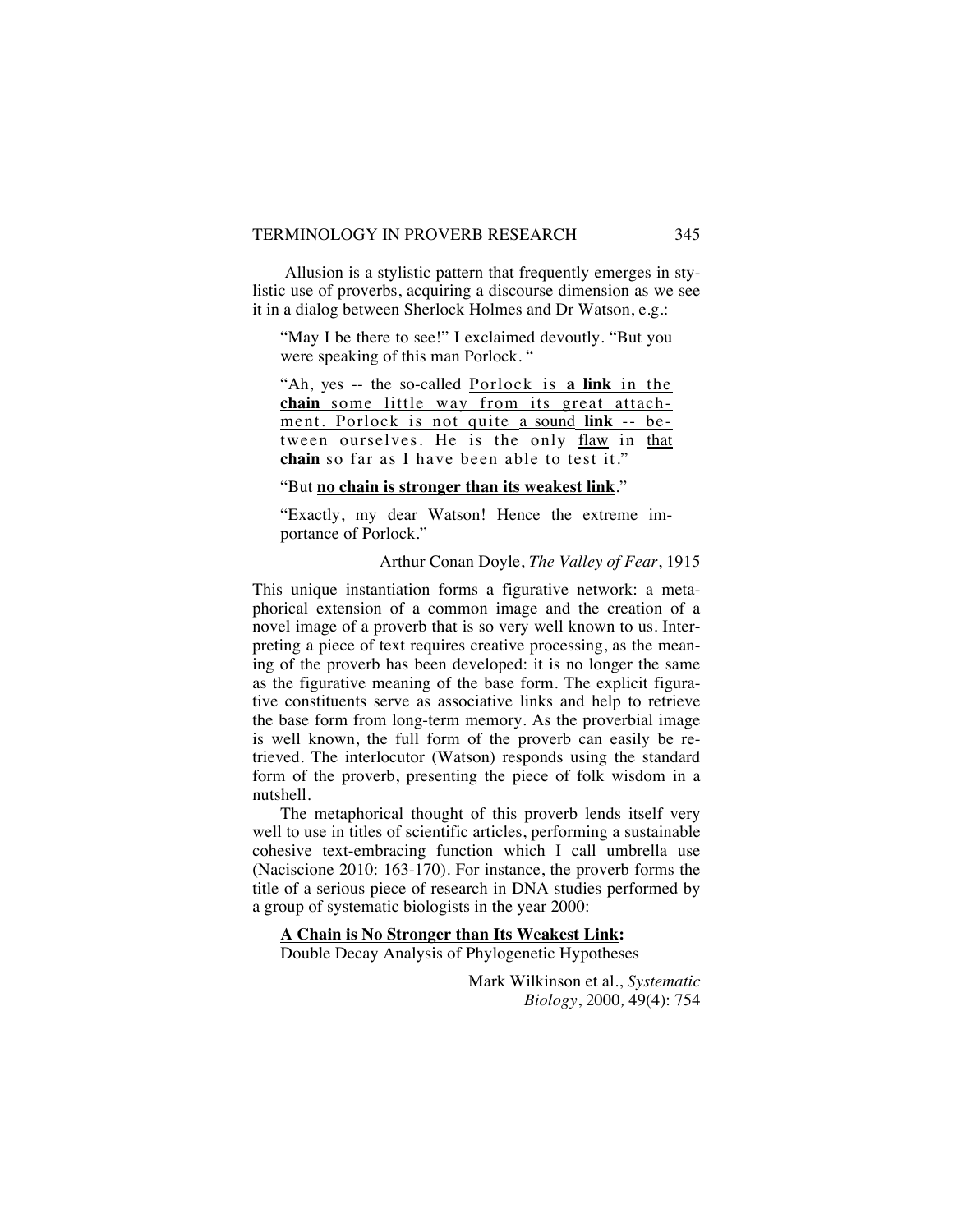This group of scientists has chosen this metaphorical proverb as the title for their scientific study, as it best conveys the essence of their theory. This is an important theoretical issue for paremiology too: "metaphor resides in thought, not just in words" (Lakoff and Turner 1989: 2).

In the traditional view, proverbs have often been seen as phrases of old-time wisdom that are no longer in use. This approach occasionally appears in modern research, too. For instance, Norrick maintains that proverb images are often "archaic and/or far-fetched," e.g., *The apple does not fall far from the tree*. He argues that this proverb is certainly confusing and ambiguous (ibid.). He believes that "proverbs and proverbial phrases contain specialized images from pre-industrial lives, *not*<sup>7</sup> basic-level metaphors or images familiar to speakers today" (2007: 387). My empirical proverb database shows that this is not the case. By way of example, I would like to offer a case of stylistic use of this proverb taken from the lyrics of a song *Being Pretty Ain't Pretty,* written and performed in 2013 by *Pistol Annies*, an American country music group. The girl sings that she is different from her Mama who was sweet as the day is long but who used to wear no makeup at all while she spends all her money on makeup and things:

> But I'd spend the house Claiming on new cowboy boots **How** *the hell* **did the apple Fall** *so damn* **far from the tree**

> > Pistol Annies, *Being Pretty Ain't Pretty*, 2013

Stylistic use of the well-known proverb *The apple does not fall far from the tree* in a modern song proves that the proverb is not archaic, confusing or far-fetched. It is alive; it is used in modern texts and is also easily identifiable in a case of stylistic use where the syntactical form of the proverb has been changed by insertion, which shows that the proverb is part of the active paremiological stock of the people. My conclusion is that the proverb is not obsolete because the thought is not obsolete (see also the study of this proverb by Mieder 2000: 109-144).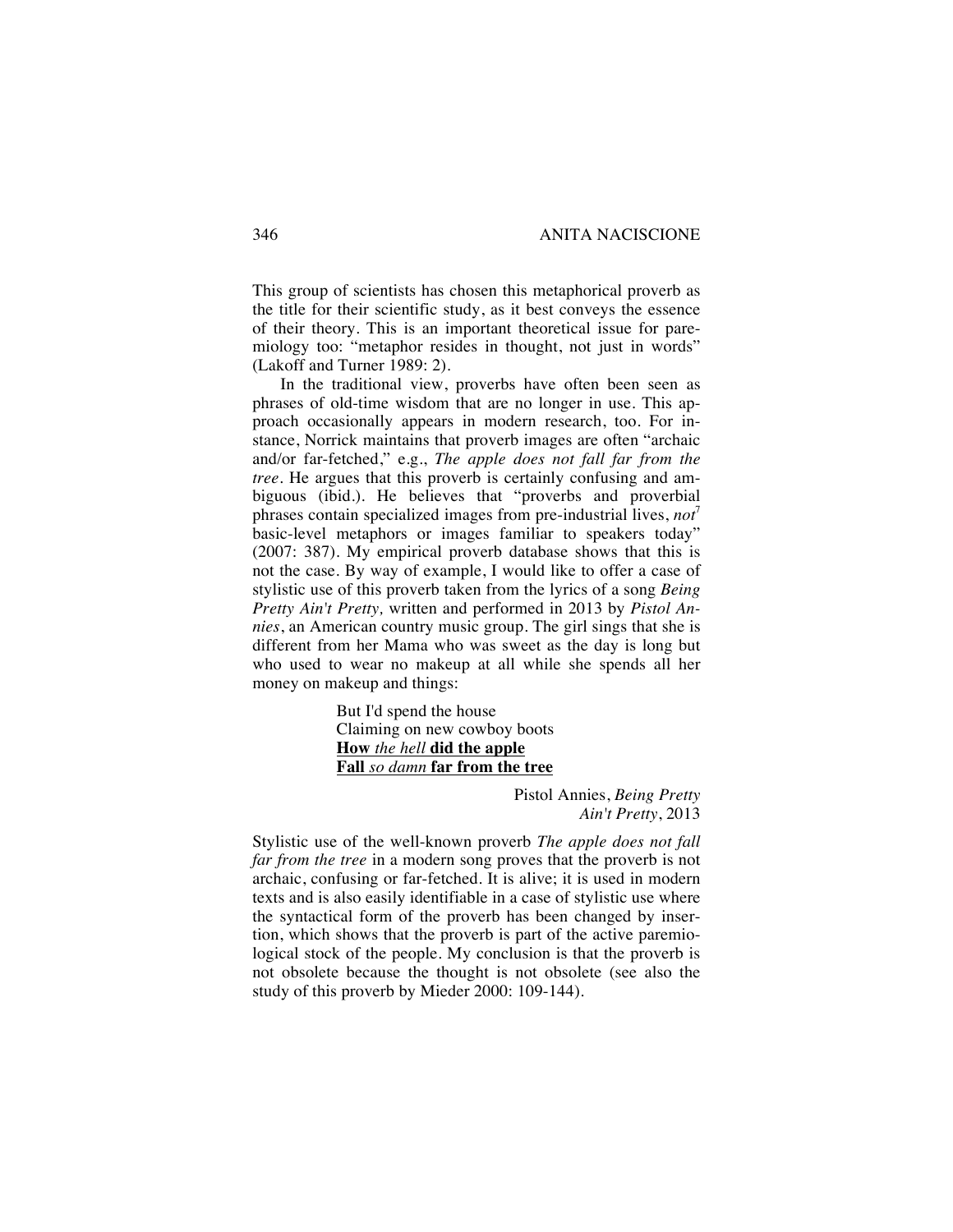## TERMINOLOGY IN PROVERB RESEARCH 347

The proverb *The apple does not fall far from the tree* is a metaphorical generalization, reflecting people's social and individual experience. I agree with Elisabeth Piirainen that similar figurative units have come into being independently in various languages based on common human experiences and general perceptions. They are of polygenetic origin (2012: 518-519, Mieder 2000: 109-111), which explains the existence of this proverb in many languages and cultures, e.g.:

EN *The apple does not fall far from the tree* RU *Яблоко (яблочко) от яблони (от яблоньки) недалеко падает* HR *Jabuka ne pada daleko od stabla* LV *Ābols no ābeles tālu nekrīt* LT *Obuolys nuo obels netoli rieda* DE *Der Apfel fällt nicht weit vom Stamm* PL *Jabłko nie spada daleko od jabłoni*

Thus, the argument that the proverb *The apple does not fall far from the tree* is archaic does not hold water. I would argue that we bear responsibility for the research terms we choose to use. Even archaic forms that are enshrined in some proverbs do not make them archaic as the proverb survives due to the stability of its structure and figurative meaning, e.g., *Cometh the hour, cometh the man*. On 10 April, 2013, David Cameron made a speech, paying tribute to Margaret Thatcher, saying, "Well in 1979 **came the hour** and **came the** Lady. "<sup>8</sup>

To put the use of proverbs in a nutshell, I would offer a table that reveals the three basic types of proverb existence and functioning<sup>9</sup> (see **Table 1**).

#### *2. Are Proverbs Clichés?*

It is quite a commonplace to say that proverbs are clichés (Permjakov 1968; Alexander 1978, 1979; Moon 1998).

Grigoriy L. Permjakov is an original and inspiring scholar, a paremiologist who has done both theoretical and empirical research. In his day, he was one of the leading paremiologists in the Soviet Union. At the same time, he writes that many proverbs appear as clichés in speech (that is, in actual use). Some of them have not become full clichés while the rest of them appear in speech in constant and unchangeable form; in other words,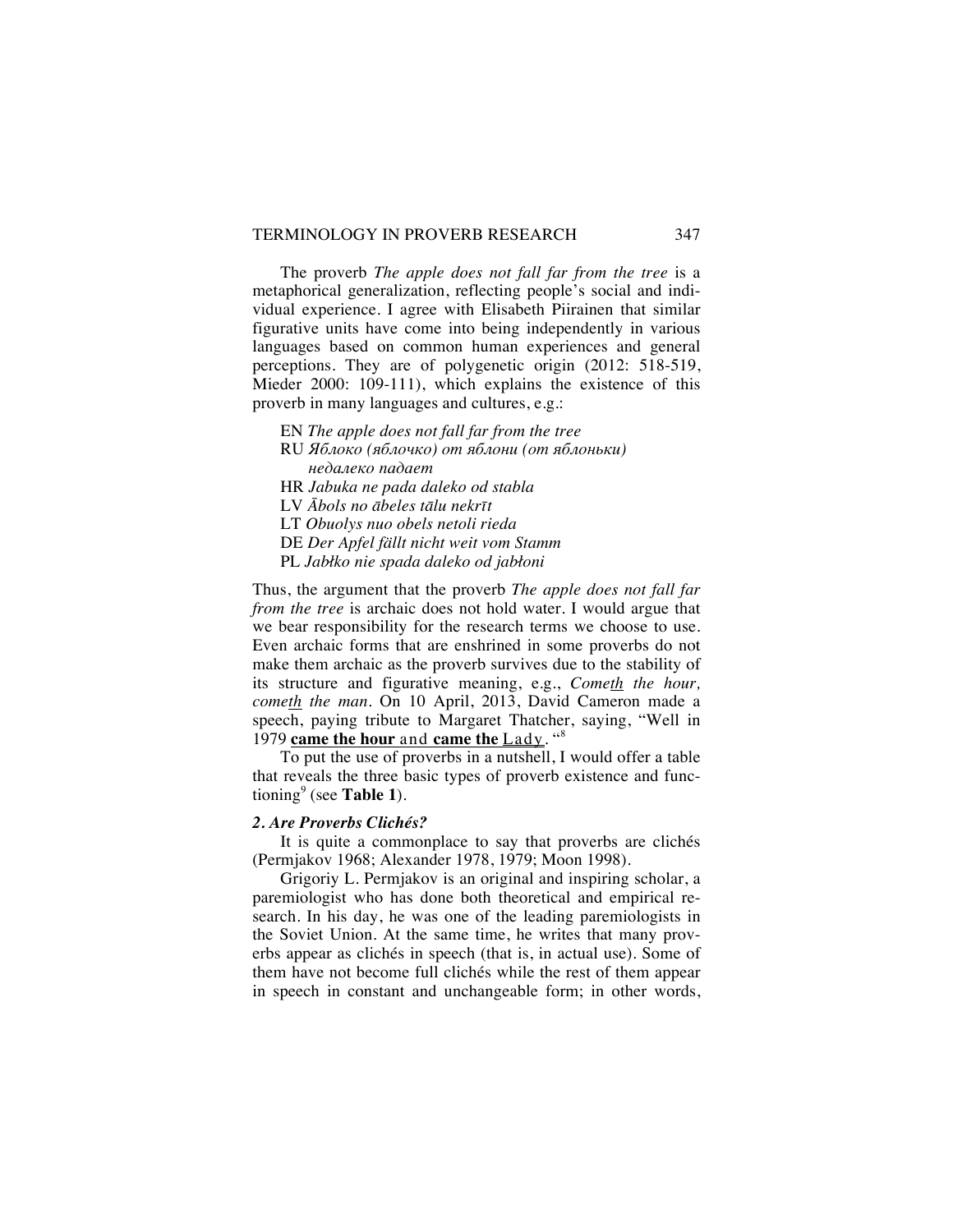they are clichés from beginning to end (Permjakov 1968: 277). Proverbs are sentences that have turned into clichés because they consist of constant components that cannot be changed or replaced; hence they are condemned as empty rhetoric (ibid.).

The choice of the term "cliché" conveys a prejudiced attitude. The word has a meaning of its own; it is not a semantic void. Its semantic structure is polysemic. In a similar way to "stereotype," the first meaning is direct and technical, while the second is metaphorical:

1) (*literal*) an impression made by die in any soft metal; an electrotype or stereotype plate;

2) *(metaphorical*) a trite, hackneyed idea, theme, plot, form (*Chambers 20th Century Dictionary*. [1983] 1987).

*Oxford Dictionary Online (*2014) claims that it is overused and "betrays a lack of original thought."

A number of dictionaries that contain phraseological units, proverbs included, are entitled "Dictionary of Clichés" (Kirkpatrick 1996a; Rees 1996, Cresswell 2000). Kirkpatrick, for instance, points out that the cliché is "a pejorative term for an expression that has lost its first bloom and thus its potency" (Kirkpatrick 1996b: vi). She brands all familiar phraseological units, proverbs included, as clichés which are stale, overused, and over-abused stereotypes, old stock which cannot boast of actions or processes, lacking freshness (ibid.).

An extreme case is Laura B. Hayden's publication on the Internet *Clichés: Avoid Them Like the Plague* (2013), which means avoiding proverbs along with other types of phraseological units. This is a case of indiscriminate use of the term without giving it due linguistic and cognitive consideration. Importantly, Hayden is a teacher on the Professional and Creative Writing Program at Western Connecticut State University; she has worked out a special program for creative writing: "Left-Brain-Right Brain/Creativity Program."

A warning to avoid proverbs is frequently given on the Internet among methodological hints and aids to improve student creative writing skills. The aim of *ProWritingAid: Improve Your Writing. List of Clichés* (2013) is to eliminate clichés and redundancies. The huge list of clichés contains very many proverbs.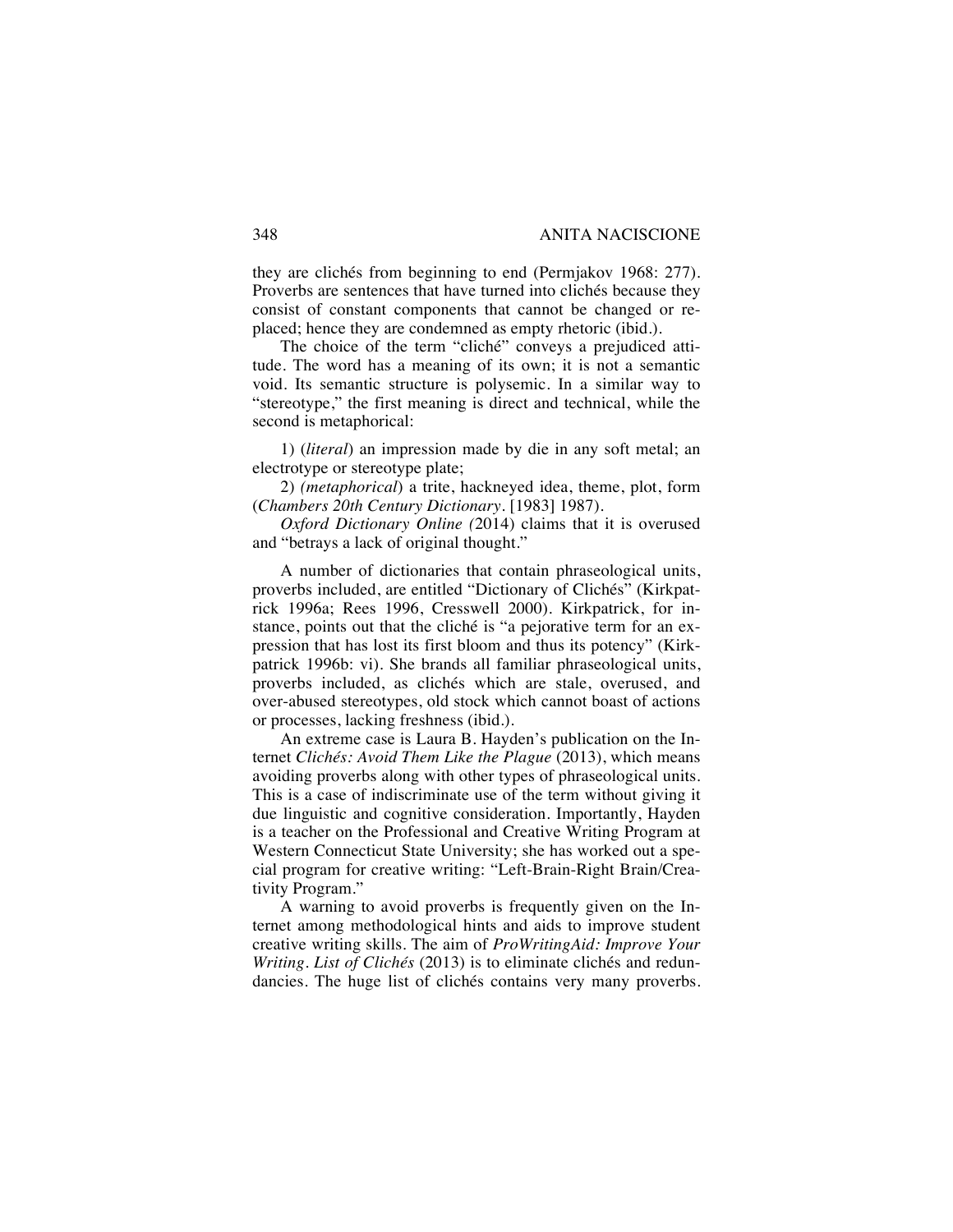Their elimination is supposed to improve student language, especially their writing skills.

In contrast to the above programs, a different approach to proverb use and teaching is shown by Mieder's special course "The Nature and Politics of Proverbs" delivered at the University of Vermont, US. The syllabus presents a positive experience in teaching proverb use in different types of texts, e.g., literary texts, political speeches, mass media, advertisements, poems, popular songs, and others (Mieder 2010).

The use of negative terminology directly influences the whole theoretical approach. The premise that proverbs are clichés is linked to the theoretical belief that they are fixed and frozen, even petrified, that is, turned to stone. (Strässler 1982; Cram 1983; Moon 1992, 1998).

This stands in contrast with the theory of stability in phraseological units (proverbs included) as elaborated by Kunin in the 1960s. Kunin singles out stability of use, structural-semantic stability, lexical stability, morphological stability and syntactical stability (Kunin 1964, 1970: 89-110). I would argue for two other important aspects of the concept of stability: 1) stylistic stability, which is manifest in preservation of the same image and type of figurativeness and 2) diachronic stability, which displays stability of proverbs across time. Stability of the base form does not contradict the dynamic stylistic changes that proverbs may undergo in discourse (Naciscione 2013b: 18).

Mieder has done extensive research on stylistic use of proverbs, and he emphasizes that proverbs are nothing static. Many proverb studies offer ample proof that authors have not stuck to standard proverb forms, but they have varied and modified them to fit their communicative intentions. They prove that "the socalled fixity of proverbs is a myth, once proverbs are integrated into a text" (Mieder 2007: 19).

Cognitively, proverbs provide special interest. Gibbs writes that "proverbs give significant insights into the poetics of mind because they reflect how our metaphorical conceptualization of experience bears on particular social situations" (Gibbs [1994] 1999: 309). He sees proverbs as special cases of the more general process of metaphorical understanding (ibid.). He exposes the myth that proverbs are simply dead metaphors (op. cit.: 265- 268). He continues to argue that "linguistic items of this general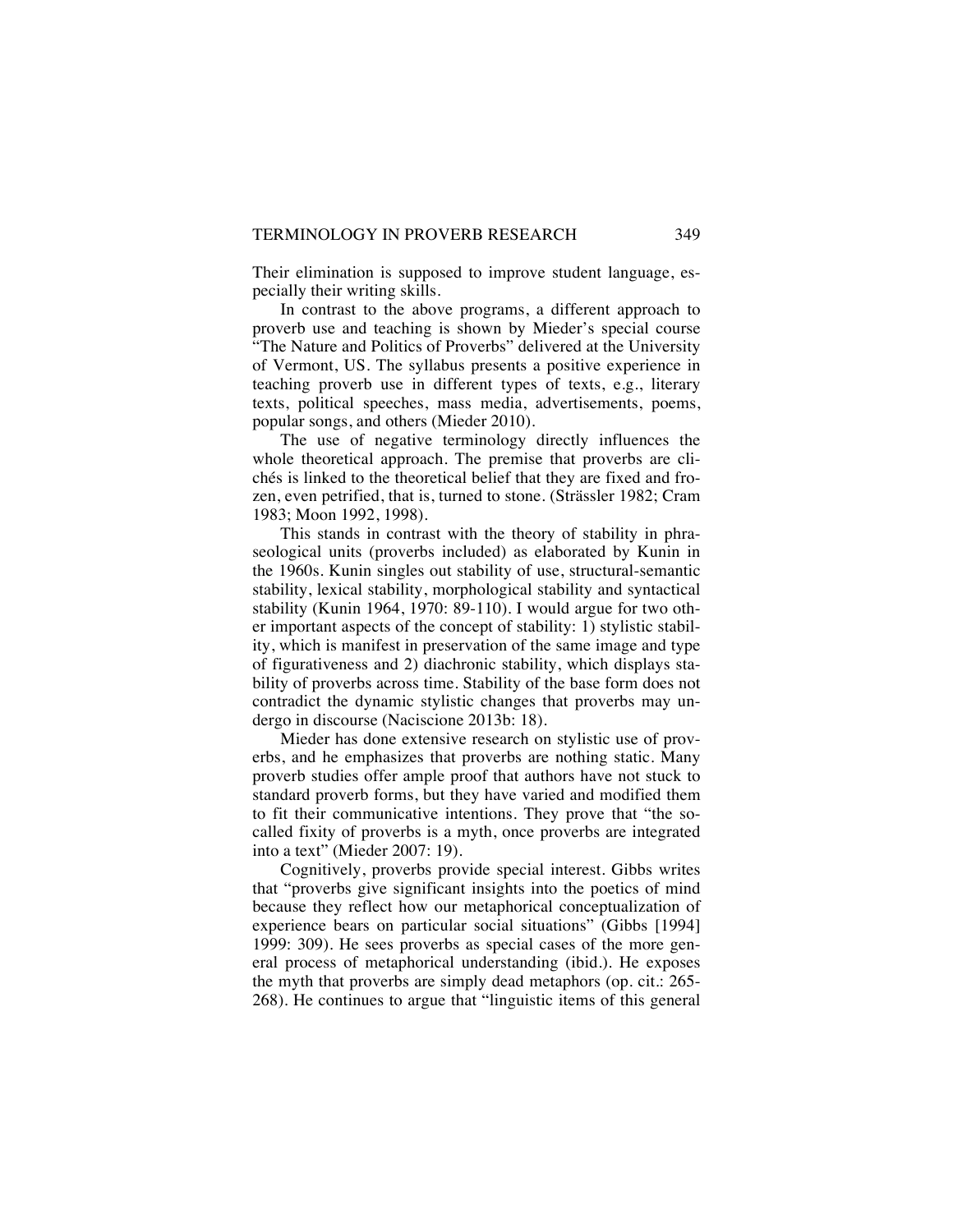class are not simply frozen, formulaic phrases but are excellent indicators of how people think metaphorically in their everyday lives" (op. cit.: 270).

In the cognitive semantic view, proverbs present original images used in a creative way, reflecting unique emotional and social experiences of the people, their observations and generalizations of people's behavior and the world around them. Stylistic use of proverbs displays creativity on the part of the author. The originality of a stylistic instantiation depends on the author's creativity of mind.

#### *3. Are Proverbs Quotations?*

It may be strange to find a language unit called a quotation without any author to support the claim. However, proverbs have been referred to as quotations in proverb research.

Cram (1983) maintains that the proverb should be viewed as a lexical element with a quotational status; "its quotation status derives from the fact that proverbs are typically invoked or cited rather than straightforwardly asserted" Norrick treats proverbs as quotes (2007: 381, 386). In contrast, I believe that people do not quote proverbs: they use them. It is not only the nouns "quotation" and "quote" that are used in reference to proverbs but also the verb "to quote," e.g., "the proverb is quoted" instead of "the proverb is used."

Proverbs are stable language units that are retained in the collective long-term memory of a people, forming an intrinsic part of their language stock and hence their intangible cultural property. The same as words and other structural types of phraseological units, proverbs are not quoted; they are freely used by people. Thus, proverbs form part of a common heritage, part of their language and culture, while quotations are individual.

The folk character of proverbs has been indicated by the founding father of paremiology, Archer Taylor, who observes that "a proverb is a saying current among the folk" (1931). The same thought is expressed by Whiting, who emphasizes the popular origin of proverbs; he believes that proverbs are felt to be common property as they convey a generalization (Whiting 1931).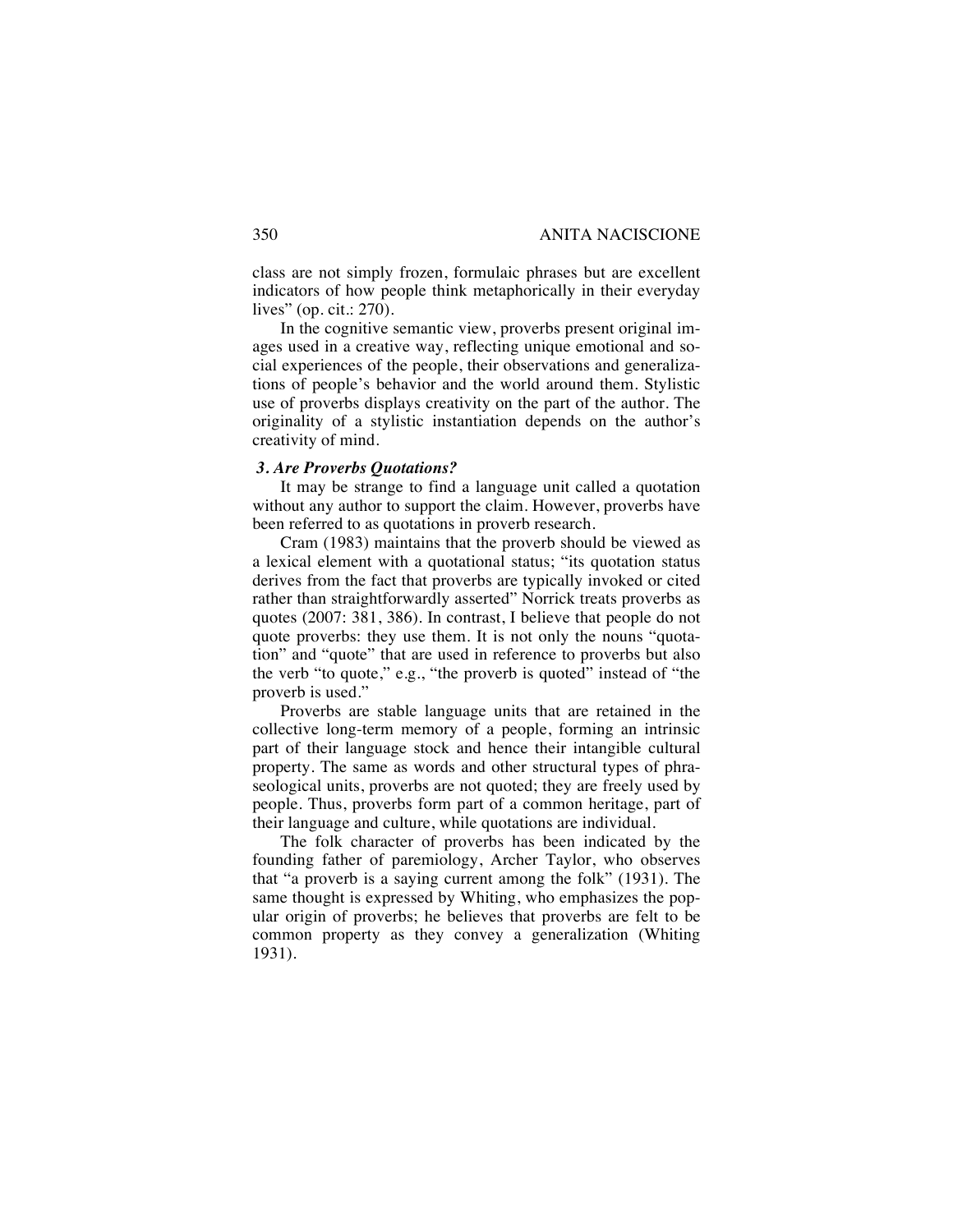Thus, proverbs differ from quotations in several ways:

1) In their base forms proverbs are stored in the collective long-term memory of the people, forming part of their language stock; quotations are not.

2) Importantly, there is a structural difference: in its base form the proverb has the structure of a sentence. Syntactically, proverbs never exceed sentence boundaries in their base form (Naciscione 2013b: 18). If we go to *The Oxford Dictionary of Quotations* ([1941]1987) we discover that quotations have no definite syntactical structure: they vary in length from just one word to any length including a paragraph, a stanza or even a whole monologue.

3) Another point of essential difference between proverbs and quotations is that a quotation has a source or, to be more precise, an author. It is a question of authorship. Quotations are as good as copyrighted material. I would argue that calling proverbs quotations or to say that they are quoted in a text is unsubstantiated and misleading.

#### *4. Are Proverbs a Disorderly Mass?*

The admirable proverb diversity in structure, imagery and lexical composition has given rise to the idea that proverbs constitute a disorderly mass. For instance, Norrick emphasizes that "the linguistic units called proverbs constitute a diverse, organically merging and emerging hodge-podge" that is not different from an ad hoc grouping of recurrent sayings from the discourses of a language community (2007: 381). Surprisingly, this is written by a linguist who has done research on proverbs before. He perceives proverbs as a hodge-podge: a disorderly mass, a mixture, and underlines the "fuzziness of the category" (op. cit.: 382).

Norrick's research in paremiology has been adversely affected by the theory of "mixed metaphor,"<sup>10</sup> which is clearly seen in his view of proverbs as a "hodge-podge." He argues that proverb images "fail miserably as models for organizing our perceptions of recurrent situations" (op. cit.: 387). According to Norrick, proverbs "frequently mix metaphors, combining images from separate source domains into complex, sometimes incompatible collages" (ibid.). He illustrates separate source domains by the proverb *Every cloud has a silver lining* that presents "a jumble of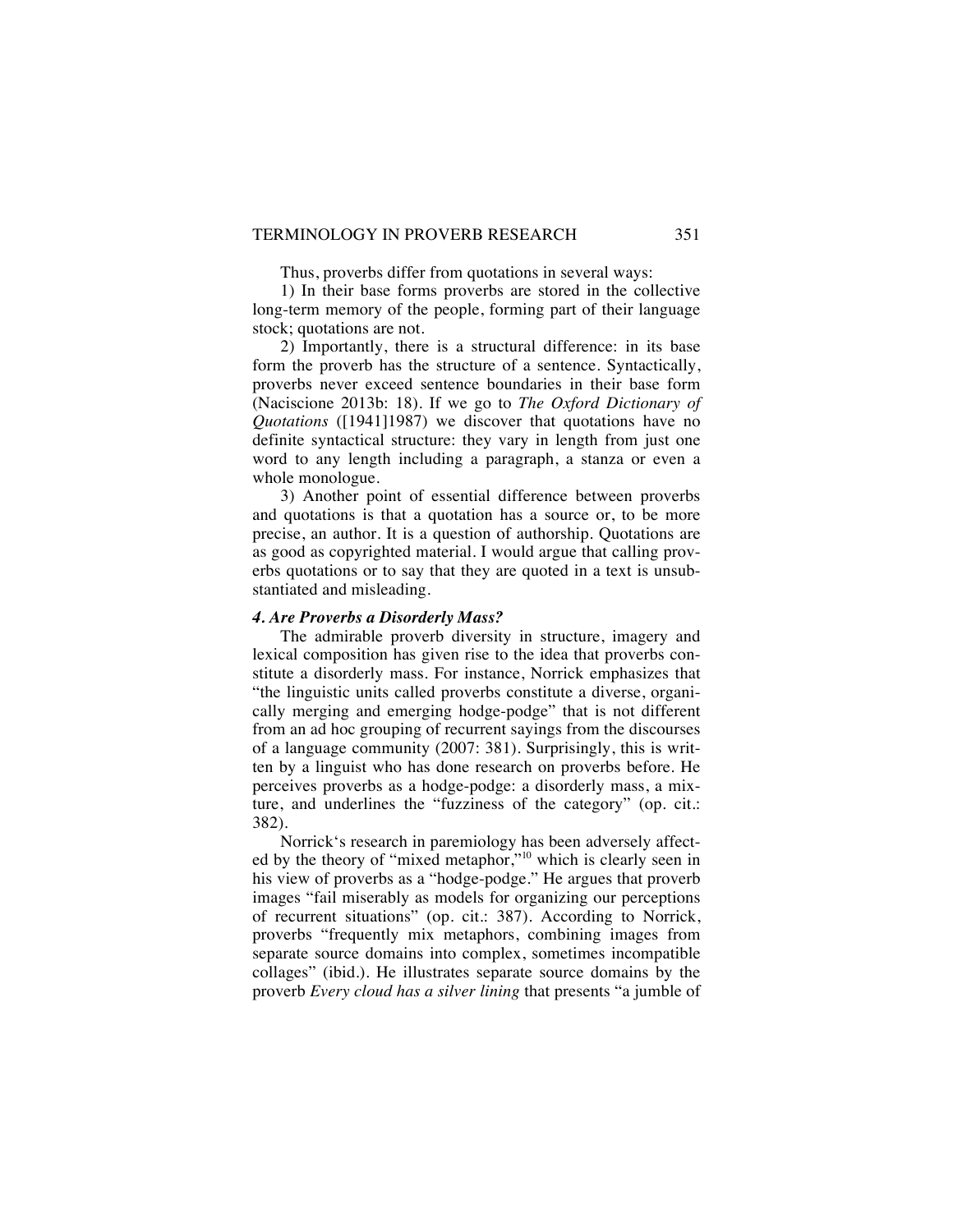incongruous metaphors from unrelated domains" (ibid.). He argues against cognitive linguists who believe that metaphors organize our perceptions, and obviously also against one of the tenets in cognitive linguistics, namely that the human mind is capable of figurative thinking.

Norrick does not view metaphoricity as "an internal semantic property of proverbs," (382) which stands in stark contrast with Aristotle's basic tenet that "proverbs too are metaphors from species to species," expressed in his seminal book "Rhetoric" ([350 BC] 1833). Figurativeness in proverbs was early established in proverb research. Taylor devotes a whole section of *Metaphorical Proverbs* to metaphoricity and extension of meaning in proverbs (1931: 10-15). Whiting underscores the figurative nature of proverbs (1931) and speaks of "a second level of meaning in proverbs" (1968: xiv).

In the cognitive linguistic view, figurative meaning is seen as an integral part of all proverbs and their extension; or in other words, stylistic use is treated as a natural discourse phenomenon.

#### *Conclusion*

My plea is for a linguistic and cognitive consideration of choice of terminology in proverb research. Empirical study of proverbs provides evidence against the use of negative terminology for a positive language phenomenon. Metaphorical terms have a metaphorical meaning in their semantic structure. Moreover, they reflect the theoretical concept and serve as a way of framing ideas and performing reasoning.

The paremiological stock of a language is a treasure that reflects people's social and individual experience, feelings and emotions, as well as the external world. In cognitive semantic terms, instantial stylistic use of proverbs constitutes a mode of conceptualization that forms part of human cognitive processes, providing a new way of expression and extension of figurative thought. Stylistic use of proverbs discloses the creativity of the human mind.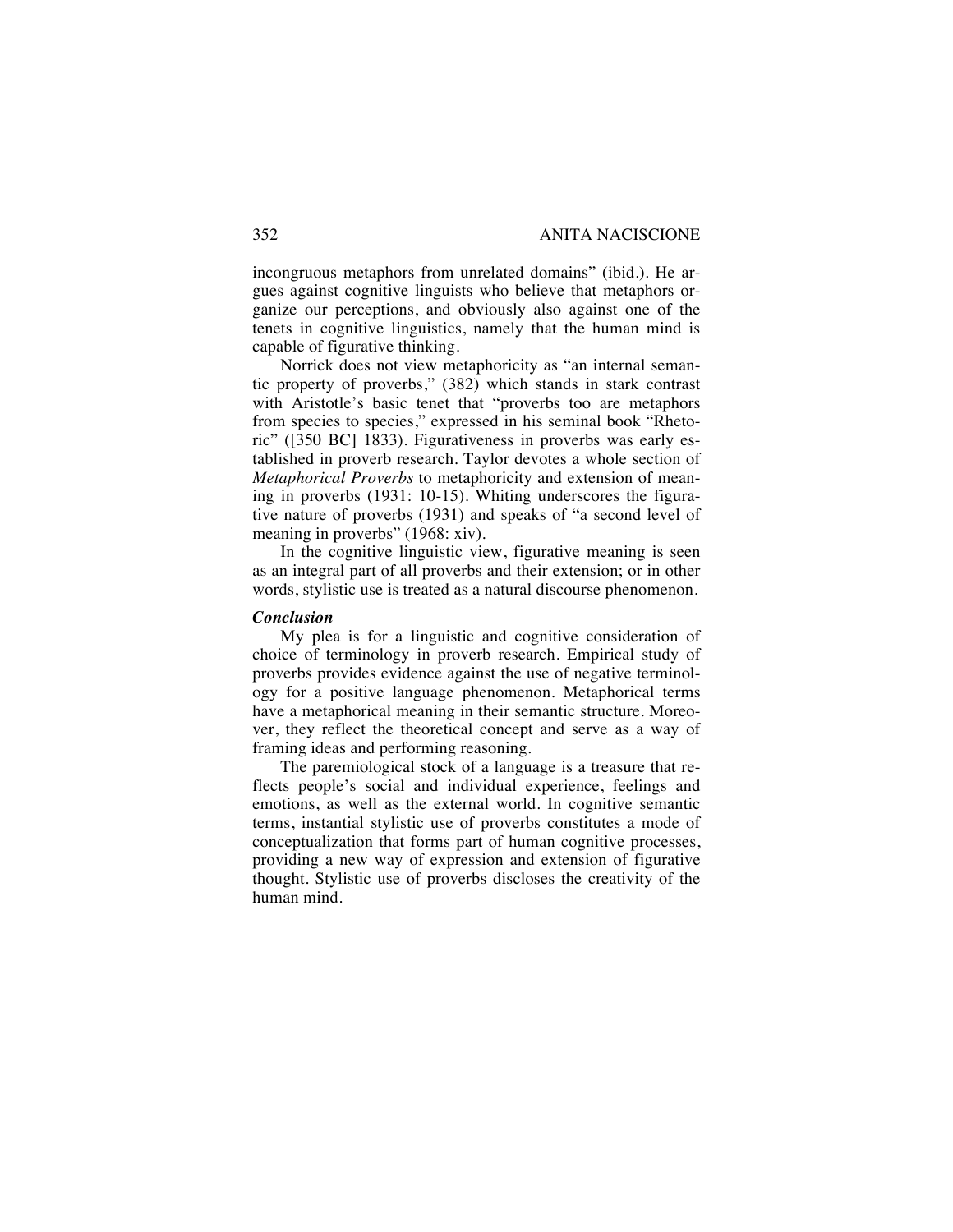# **Table 1: Proverbs as language units**

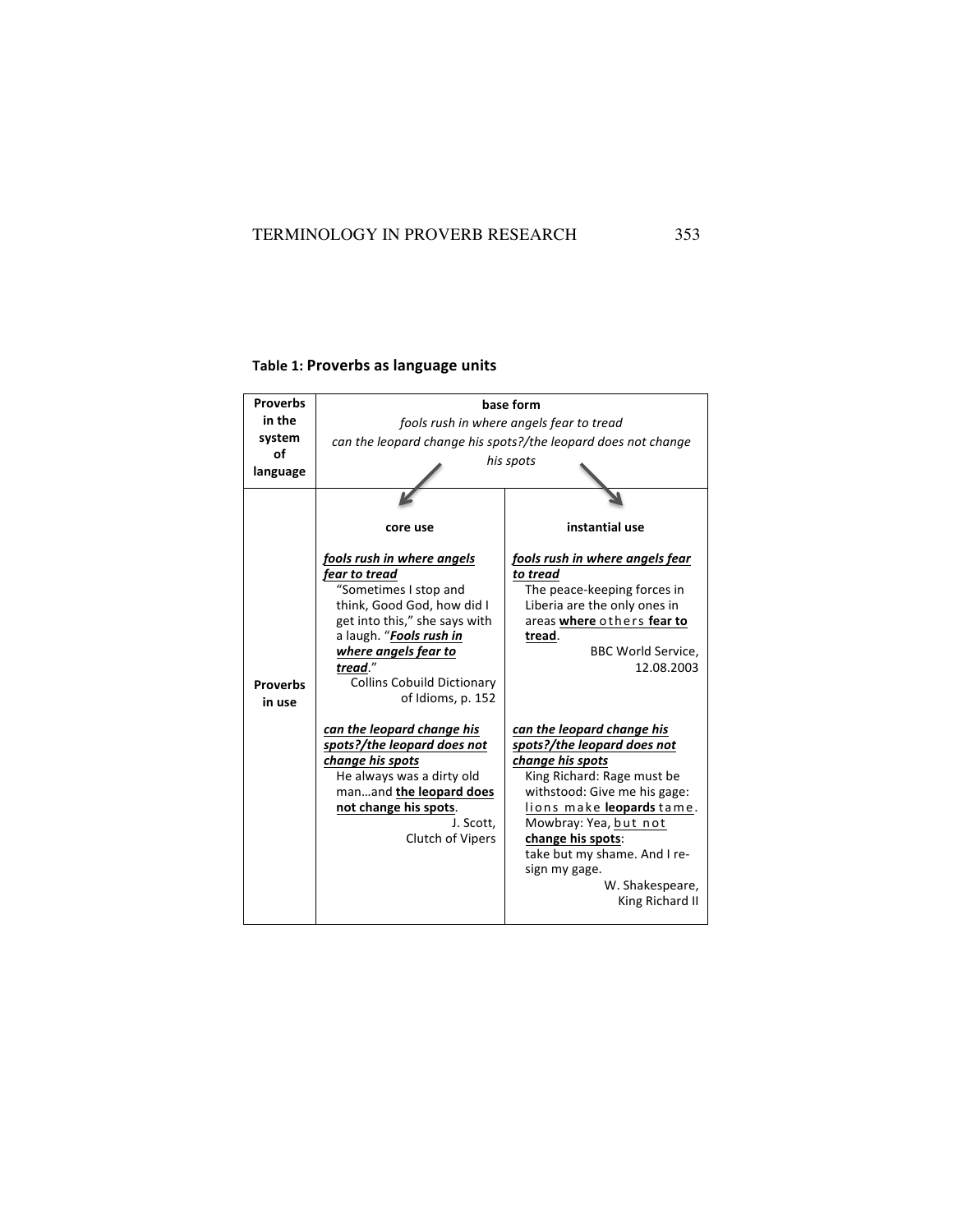#### 354 ANITA NACISCIONE

#### *Notes:*

By the base form I understand the form to which other forms of the proverb can be related and with which they can be compared. In practice, this is the dictionary form and meaning: the form of the proverb outside discourse, or in other words, out of context. In this form the proverb is stored in the collective long-term memory of the language user.

 $2^2$  Core use is use of a proverb in its most common form and meaning that never exceeds the boundaries of one sentence (Naciscione 2010: 35–39).

<sup>3</sup> *As stands for five characteristics of access to care: Affordability, Availa-bility, Accessibility, Accommodation, and Acceptability.* 

Instantial stylistic use is a particular instance of a unique stylistic application of a word or phraseological unit in discourse resulting in significant changes in its form and meaning determined by the thought and the context. 5 Stylistic instantiation has been highlighted for emphasis: **base forms** are

marked bold and underlined; instantial elements are spaced and underlined; replaced elements are double underlined and spaced.

 $6$  Allusion is one of the patterns of stylistic use of proverbs in discourse. It is an implicit mental reference, verbal or visual, to the image of a proverb represented in discourse by one or more explicit image-bearing constituents. For a detailed discussion of allusion in proverb use, see Naciscione 2015a (in print). 7 Underlined by Norrick.

<sup>8</sup> See analysis of stylistic use of the proverb *Cometh the hour, cometh the* 

<sup>9</sup> For my theoretical conception of the functioning of phraseological units in discourse (proverbs included), see Naciscione (2010: 79-120).

<sup>10</sup> Norrick follows the "mixed" metaphor theory, which holds that if two metaphors are used in close proximity (in one sentence) and they belong to different conceptual domains, they are "mixed" metaphors and hence impermissible. For my arguments against the "mixed" metaphor theory, see Naciscione (2015b).

#### *References*

Alexander, Richard J. 1978. Fixed Expressions in English: A Linguistic, Psycholinguistic, Sociolinguistic and Didactic Study (Part I), *Anglistik und Englischunterricht*, 6, 171-88.

Alexander, Richard J. 1979. Fixed Expressions in English: A Linguistic, Psycholinguistic, Sociolinguistic and Didactic Study (Part II), *Anglistik und Englischunterricht*, 7, 181-202.

Aristotle. [350 BC] 1833. *Rhetoric.* Oxford: Talboys and Browne.

*Chambers 20th Century Dictionary*. [1983] 1987. Elizabeth M. Kirkpatrick (ed.), Edinburgh: Chambers.

Cram, David. 1983. The Linguistic Status of the Proverb*. Cahiers de lexicologie*, 43, 53-71.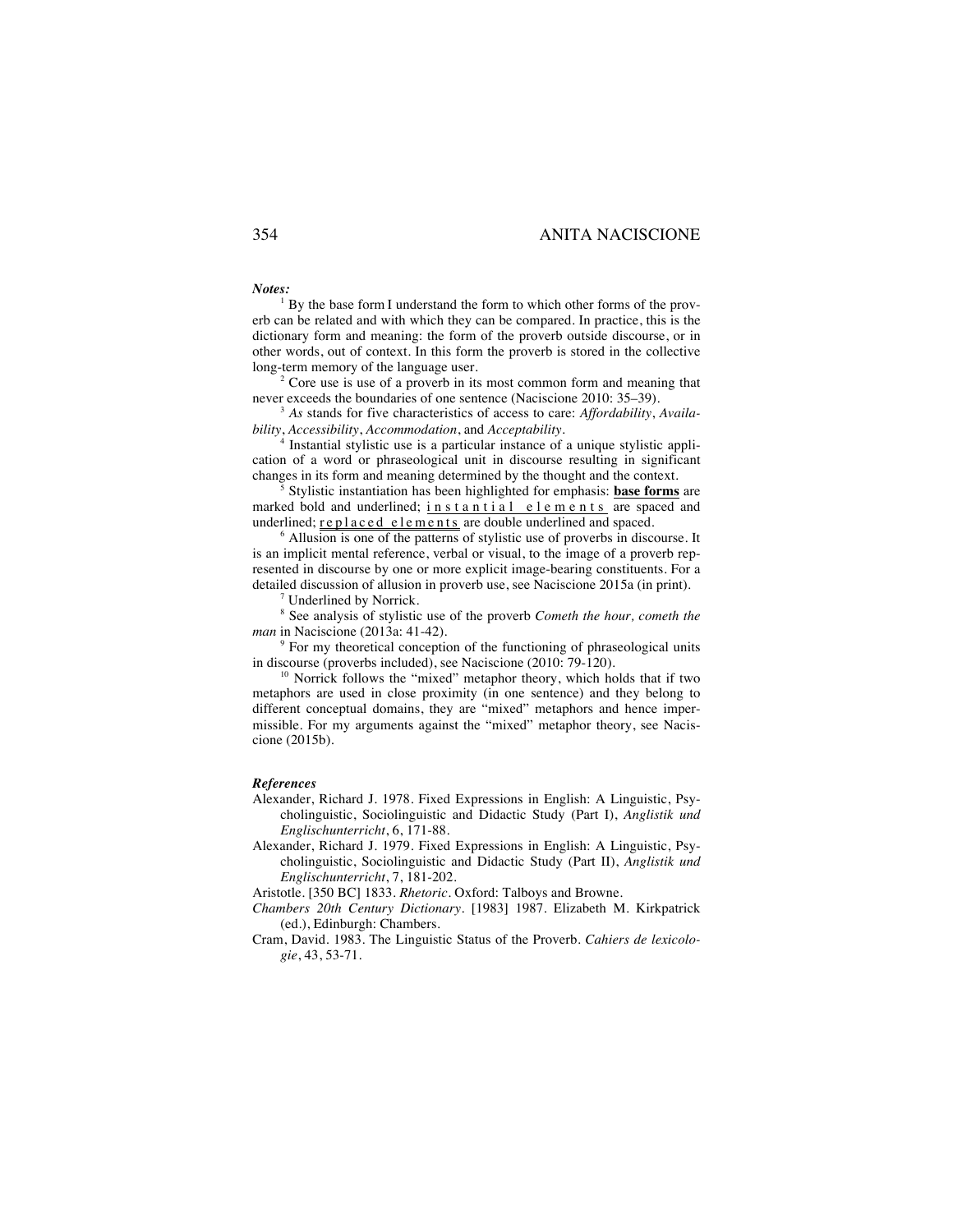- Cresswell, Julia. 2000. *The Penguin Dictionary of Clichés*. London: Penguin Books.
- Gibbs, Raymond W. [1994] 1999. *The Poetics of Mind: Figurative Thought, Language and Understanding*. Cambridge: Cambridge University Press.
- Gibbs, Raymond and Dinara Beitel. 2003. What Proverb Understanding Reveals About How People Think. In Wolfgang Mieder (ed.), *Cognition, Comprehension, and Communication: A Decade of North American Proverb Studies (1990-2000)*. Baltmannsweiler: Schneider Verlag Hohengehren, 109-162.
- Hayden, B. Laura. 2013. *Clichés: Avoid Them Like the Plague.* Online at <http://suspense.net/whitefish/cliche.htm>, accessed 2014/4/10.
- Kirkpatrick, Betty. 1996a. *Dictionary of Clichés.* London: Bloomsbury.
- Kirkpatrick, Betty. 1996b. Introduction. In *Dictionary of Clichés*, Betty Kirkpatrick (ed.), (v-xiv). London: Bloomsbury.
- Krikmann, Arvo. 2009. On Denotative Indefiniteness of Proverbs: Remarks on Proverb Semantics I. In Wolfgang Mieder (ed.), *Proverbs Semantics: Studies in Structure, Logic and Metaphor,* Burlington, Vermont: The University of Vermont.
- Kunin, Alexander V. 1964. *Osnovniye ponyatiya angliyskoy frazeologii kak lingvisticheskoy discipliny i sozdaniye anglo-russkogo frazeologicheskogo slovarya* [Basic Concepts of English Phraseology as a Linguistic Discipline and Creation of an English-Russian Dictionary of Phraseology]. Doctoral habilitation dissertation, Moskovskiy pedagogicheskiy institut inostrannykh yazykov imeni M. Toreza.
- Kunin, Alexander V. 1970. *Angliyskaya frazeologiya: teoreticheskiy kurs.* Moskva: Vysshaya shkola.
- Lakoff, George and Mark Turner. 1989. *More than Cool Reason: A Field Guide to Poetic Metaphor*. Chicago and London: The University of Chicago Press.
- *Merriam-Webster's 11th Collegiate Dictionary*. 2003. Online at <http://www. merriam-webstercollegiate.com/> accessed 2014/4/22.
- Mieder, Wolfgang. 1974. The Essence of Literary Proverb Studies. In Wolfgang Mieder (ed.), 1987. *Proverbium*, *1 (1965) – 15 (1970)*. Bern, Frankfurt am Main, New York, Paris: Peter Lang, 888-894.
- Mieder, Wolfgang. 1989. *American Proverbs: A Study of Texts and Contexts*. Bern, Frankfurt/M., New York and Paris: Peter Lang.
- Mieder, Wolfgang. 1993. *Proverbs are Never out of Season: Popular Wisdom in the Modern Age*. Oxford: Oxford University Press, 284.
- Mieder, Wolfgang. 2000. *Strategies of Wisdom. Anglo-American and German Proverb Studies*. Baltmannsweiler: Schneider Verlag Hohengehren.
- Mieder, Wolfgang. 2004. *Proverbs: A Handbook.* Westport, Connecticut and London: Greenwood Press.
- Mieder, Wolfgang. 2007. Anti-Proverbs and Mass Communication: The Interplay of Traditional and Innovative Folklore. In Gábor Barna (ed.), *Acta*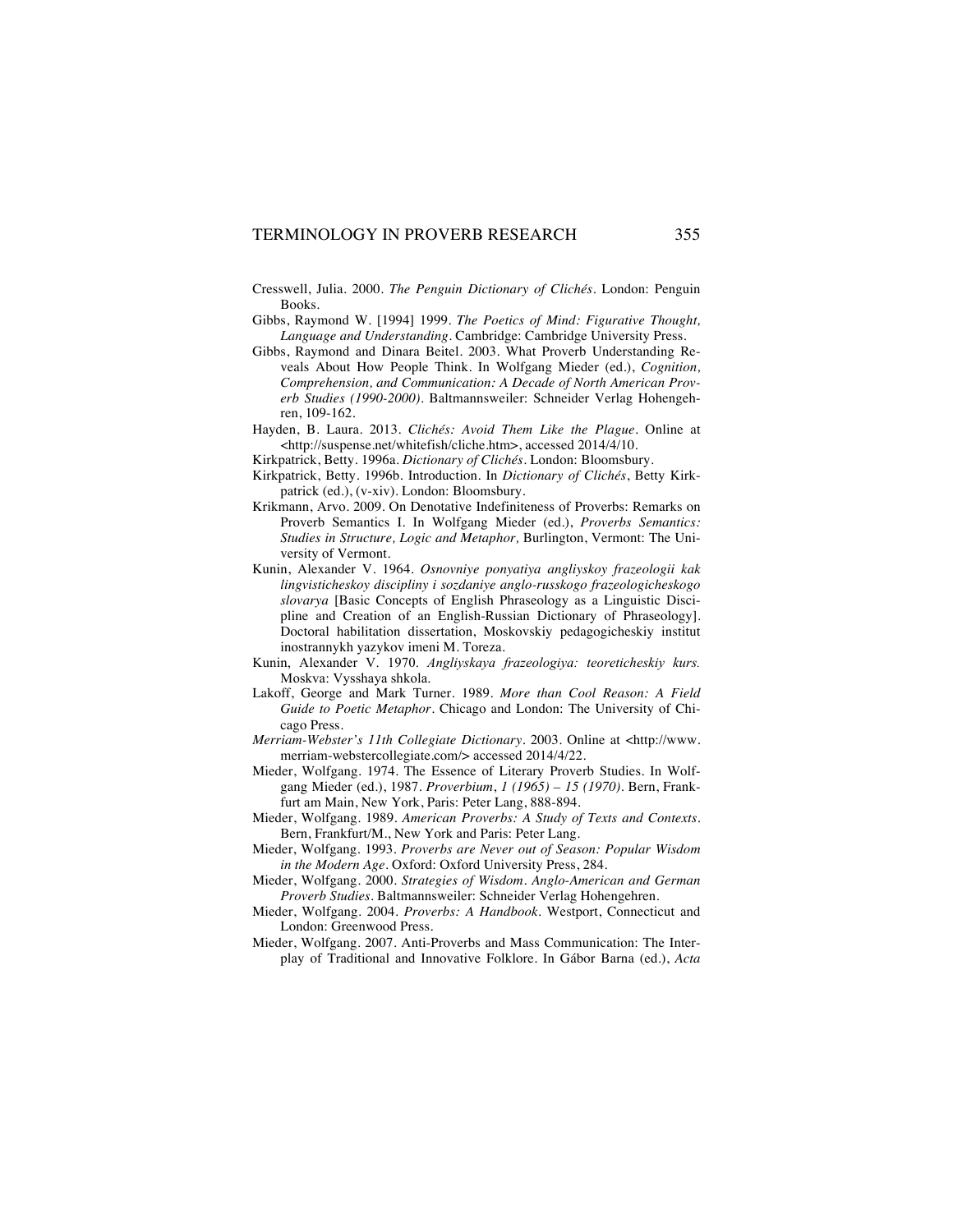*Ethnographica Hungarica,* vol. 52*,* No 1, 17-45*.* Budapest: Akadémiai Kiadó.

- Mieder, Wolfgang. 2009. *International Bibliography of Paremiology and Phraseology*. 2 vols. Berlin: Walter de Gruyter
- Mieder, Wolfgang. 2010. *Big Fish Eat Little Fish* The Nature and Politics of Proverbs. Online at <https://www.uvm.edu/~grdept/documents/WLIT017 Proverbs-2010.pdf> accessed 2014/17/11.
- Mieder, Wolfgang. 2011. *International Bibliography of Paremiography. Collections of Proverbs, Proverbial Expressions and Comparisons, Quotations, Graffiti, Slang, and Wellerisms*. Burlington, Vermont: The University of Vermont.
- Moon, Rosamund. 1992. 'Textual Aspects of Fixed Expressions in Learners' Dictionaries'. In P.J.L. Arnaud and H. Béjoint (eds.), *Vocabulary and Applied Linguistics.* London: Macmillan, 13-27.
- Moon, Rosamund. 1998. *Fixed Expressions and Idioms in English*. Oxford: Clarendon Press.
- Naciscione, Anita. 2006. Figurative Language in Translation: A Cognitive Approach to Cognitive Terms. In Andrejs Veisbergs (ed.), *Pragmatic Aspects of Translation*, Proceedings of the Fourth Riga International Symposium. Riga: University of Latvia: 102-118.
- Naciscione, Anita. 2010. *Stylistic Use of Phraseological Units in discourse.* Amsterdam et al.: John Benjamins Publishing Company.
- Naciscione, Anita. 2013a. A Cognitive Approach to Instantial Use of Phraseological Units in Discourse. In Elena Arsenteva (ed.), *Frazeologiya v mnogoyazychnom obshchestve*/ *Phraseology in Multilingual Society*, vol. 1. Kazan, Russia: Kazan Federal University, 38-50.
- Naciscione, Anita. 2013b. *A Cognitive Stylistic Perspective of Proverbs: A Discourse-Based Approach.* In Rui Joao Baptista Soares and Outi Lauhakangas (eds.), The 6th Interdisciplinary Colloquium on Proverbs, AC-TAS ICP12 Proceedings. Tavira: AIP-IAP, 16–26.
- Naciscione, Anita. 2015a. *A Cognitive Stylistic Perspective of Use of Proverbs.* In Christian Grandl and Kevin McKenna (eds.), *"Bis dat, qui cito dat" – Gegengabe in Paremiology, Folklore, Language and Literature. Honoring Wolfgang Mieder on His Seventieth Birthday*. In cooperation with Elisabeth Piirainen and Andreas Nolte. Frankfurt am Main et al.: Peter Lang, 7 pp. (in print).
- Naciscione, Anita. 2015b. Extended Metaphor in the Web of Discourse. In Raymond Gibbs (ed.), *Mixing Metaphor.* Amsterdam: John Benjamins Publishing House.
- Norrick, Neal R. 2007. Proverbs as Set Phrases. In Harald Burger et al. (eds.), *Phraseology: An International Handbook of Contemporary Research,* vol. 1, 381-393. Berlin: Mouton de Gruyter.
- *Oxford Dictionary Online*. 2014. Online at <http://www.oxforddictionaries. com>, accessed 2014/10/24.